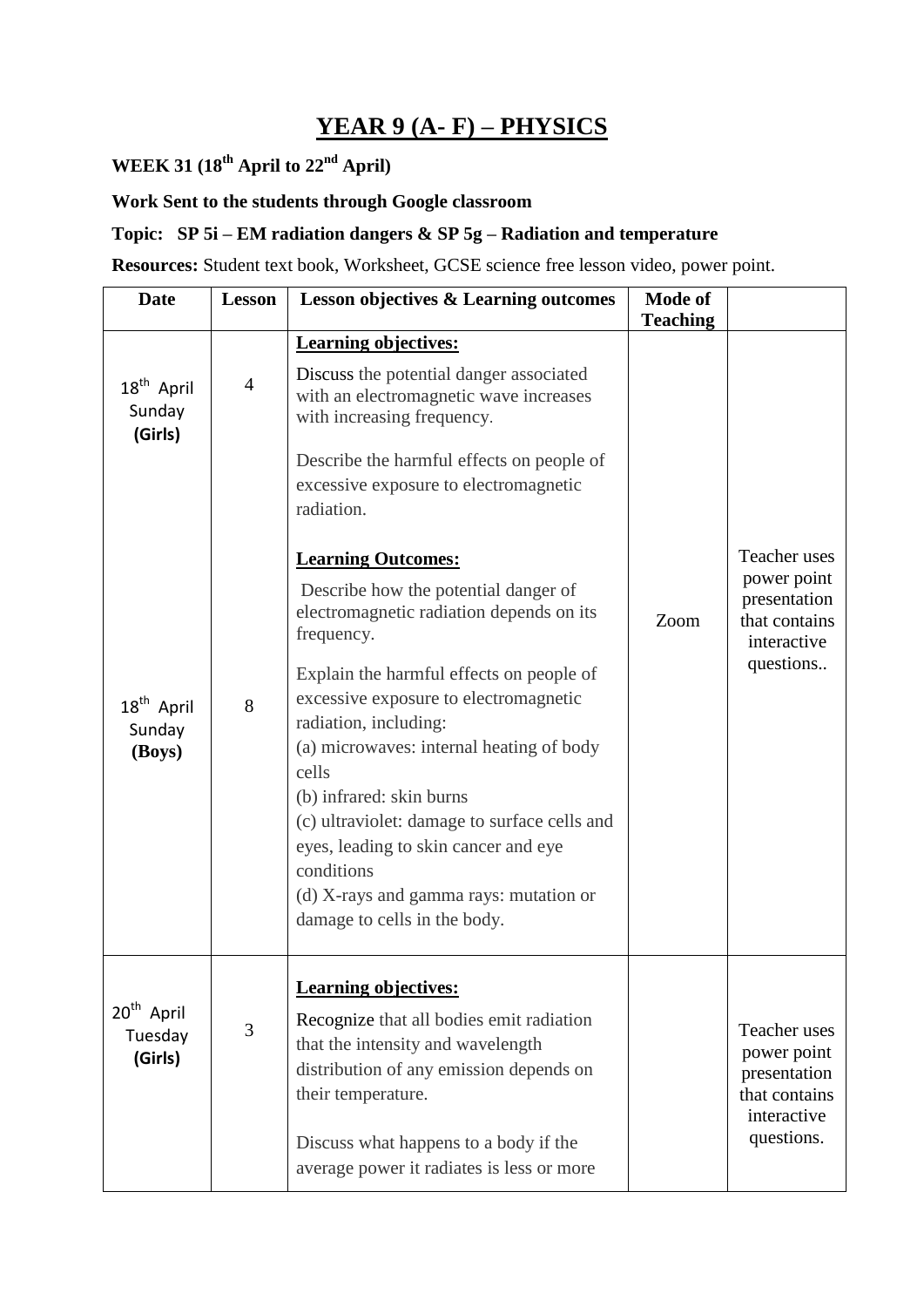| 22 <sup>nd</sup> April<br>Thursday<br>(Boys)                                                 | 5                   | than the average power that it absorbs.<br>Explain how the temperature of the Earth<br>is affected by factors controlling the<br>balance between incoming radiation and<br>radiation emitted.<br><b>Learning outcomes:</b><br>Recall how the intensity and wavelength of<br>emitted radiation depends on the<br>temperature of the body.<br>Explain what happens to the temperature<br>of a body when the average power radiated<br>is not balanced by the average power<br>absorbed.<br>Describe the factors that affect the energy | Zoom |                                                                           |
|----------------------------------------------------------------------------------------------|---------------------|--------------------------------------------------------------------------------------------------------------------------------------------------------------------------------------------------------------------------------------------------------------------------------------------------------------------------------------------------------------------------------------------------------------------------------------------------------------------------------------------------------------------------------------|------|---------------------------------------------------------------------------|
|                                                                                              |                     | absorbed and radiated by the Earth.                                                                                                                                                                                                                                                                                                                                                                                                                                                                                                  |      |                                                                           |
| 20 <sup>th</sup> April<br>Tuesday<br>(Girls)<br>22 <sup>nd</sup> April<br>Thursday<br>(Boys) | $\overline{4}$<br>6 | <b>Learning Objective:</b><br>Complete the worksheet posted in GC<br><b>Learning outcome:</b><br>Students will be able to reinforce the<br>concepts learned in the previous lesson by<br>completing the worksheet.                                                                                                                                                                                                                                                                                                                   | GC   | Instruction<br>will be given<br>in<br>GC to<br>complete the<br>worksheet. |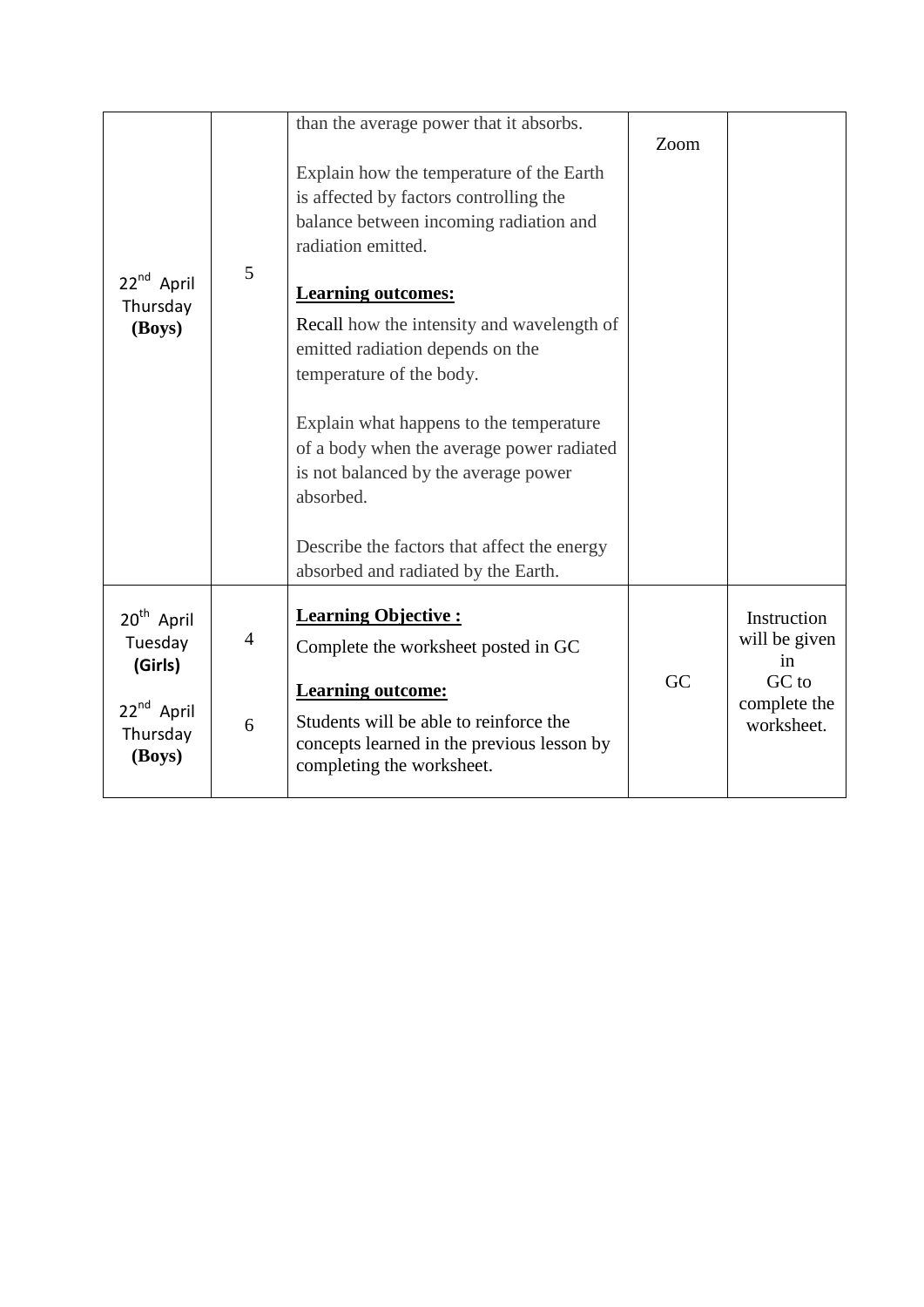### **YEAR 10 A-F - PHYSICS**

### **WEEK 31 (18th April to 22nd April)**

**Topic:** Particle Model

#### **Lesson Objective:** SP 14b energy and changes of state SP 14c Energy calculations

#### **Resources:** Student text book, worksheet file, interactive power point from Board works and Online animations

| <b>Date</b>                                                                               | <b>Lesson</b>                  | <b>Lesson objectives &amp; Learning outcome</b>                                                                                                                                                                                                                                                                                                                                                                                                                                                                                                                                                                                | Mode of<br><b>Teaching</b> |                                                                                                                                                                                                           |
|-------------------------------------------------------------------------------------------|--------------------------------|--------------------------------------------------------------------------------------------------------------------------------------------------------------------------------------------------------------------------------------------------------------------------------------------------------------------------------------------------------------------------------------------------------------------------------------------------------------------------------------------------------------------------------------------------------------------------------------------------------------------------------|----------------------------|-----------------------------------------------------------------------------------------------------------------------------------------------------------------------------------------------------------|
| 18 <sup>th</sup> April<br>Sunday<br>(Boys)<br>18 <sup>th</sup> April<br>Sunday<br>(girls) | $\mathbf{1}$<br>$\overline{2}$ | L.O: Explain how heating a system will<br>change the energy stored within the system<br>and raise its temperature or produce changes<br>of state.<br>Define the terms specific heat capacity<br>Use the equation:<br>change in thermal energy (joule, $J$ ) = mass<br>(kilogram, kg) x specific heat capacity (joule<br>per kilogram degree celsius, J/kg *c) x<br>change in temperature (degree celsius, *C)<br>Learning outcome: The students will be<br>able to<br>• Define the term specific heat capacity<br>Use the formula relating change in<br>thermal energy, mass, temperature<br>change and specific heat capacity | Zoom/<br><b>GM</b>         | Teacher uses a<br>powerpoint<br>presentation to<br>explain the concept<br>of<br>specific heat<br>capacity.<br>Works out<br>numerical using the<br>$Q = m x c x \Delta\theta$                              |
| $20th$ April<br>Tuesday<br>(Boys)<br>$21st$ April<br>Wednesda<br>(girls)                  | 5<br>5                         | L O. Define specific latent heat and explain<br>the differences between specific heat<br>capacity and latent heat.<br>Describe how the temperature of an object<br>changes with time while being heated or cooled<br>to make it change state.<br><b>Learning outcome:</b> Students will be able to<br>Define the term specific latent heat<br>$\bullet$<br>Explain the difference between specific<br>$\bullet$<br>heat capacity and specific latent heat<br>Use the formula relating thermal energy,<br>mass and specific latent heat.                                                                                        | Zoom/<br><b>GM</b>         | Teacher uses a<br>powerpoint<br>presentation to<br>explain the concept<br>of specific latent<br>heat.<br>Analyses the<br>cooling/heating<br>curve<br>Works out<br>numerical using the<br>$Q = m \times L$ |

Worksheets and Zoom link will be posted in google classroom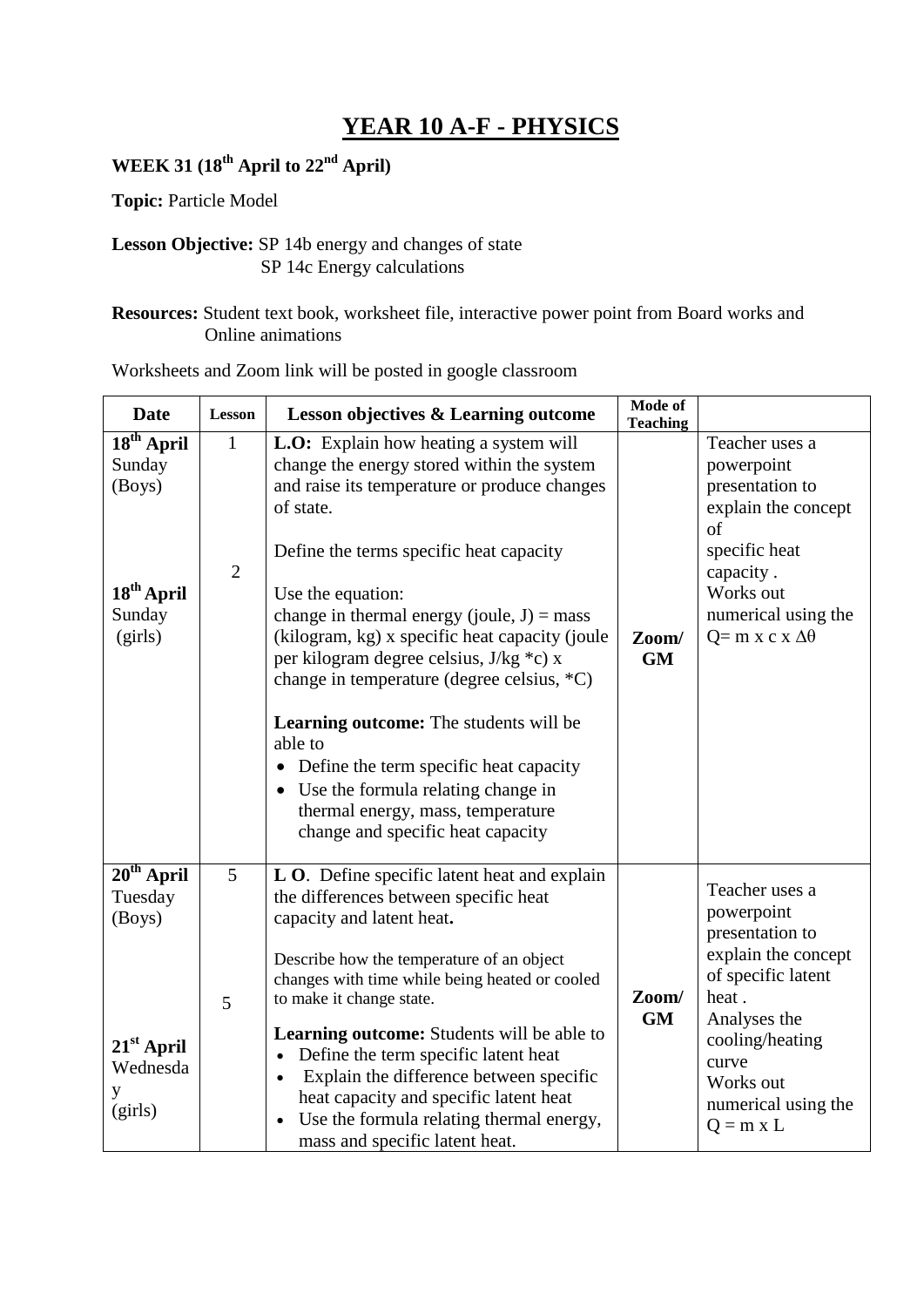| $20th$ April<br>Tuesday<br>(Boys)<br>$21st$ April<br>Wednesda<br>(girls)  | 6<br>6                         | L.O: Solve the worksheet posted GC<br><b>Learning outcome:</b> Students will be able<br>to reinforce the concepts learned in the<br>previous lesson by solving the worksheet                                                                            | GC                 | Teacher will post<br>the worksheet in the<br>google classroom.<br>Students will solve<br>and turn in the<br>worksheet                           |
|---------------------------------------------------------------------------|--------------------------------|---------------------------------------------------------------------------------------------------------------------------------------------------------------------------------------------------------------------------------------------------------|--------------------|-------------------------------------------------------------------------------------------------------------------------------------------------|
| $22nd$ April<br>Thursday<br>(Boys)<br>$22nd$ April<br>Thursday<br>(Girls) | $\overline{4}$<br>$\mathbf{1}$ | $L.O$ : To discuss the methods to determine<br>the density of different materials<br>.Learning outcome: Students will be able<br>to<br>Measure the volume of regular and<br>$\bullet$<br>irregular solids<br>Measure the volume of liquids<br>$\bullet$ | Zoom/<br><b>GM</b> | Teacher will discuss<br>the method to<br>determine the<br>density of regular<br>and irregular solids<br>and liquids using a<br>video/simulation |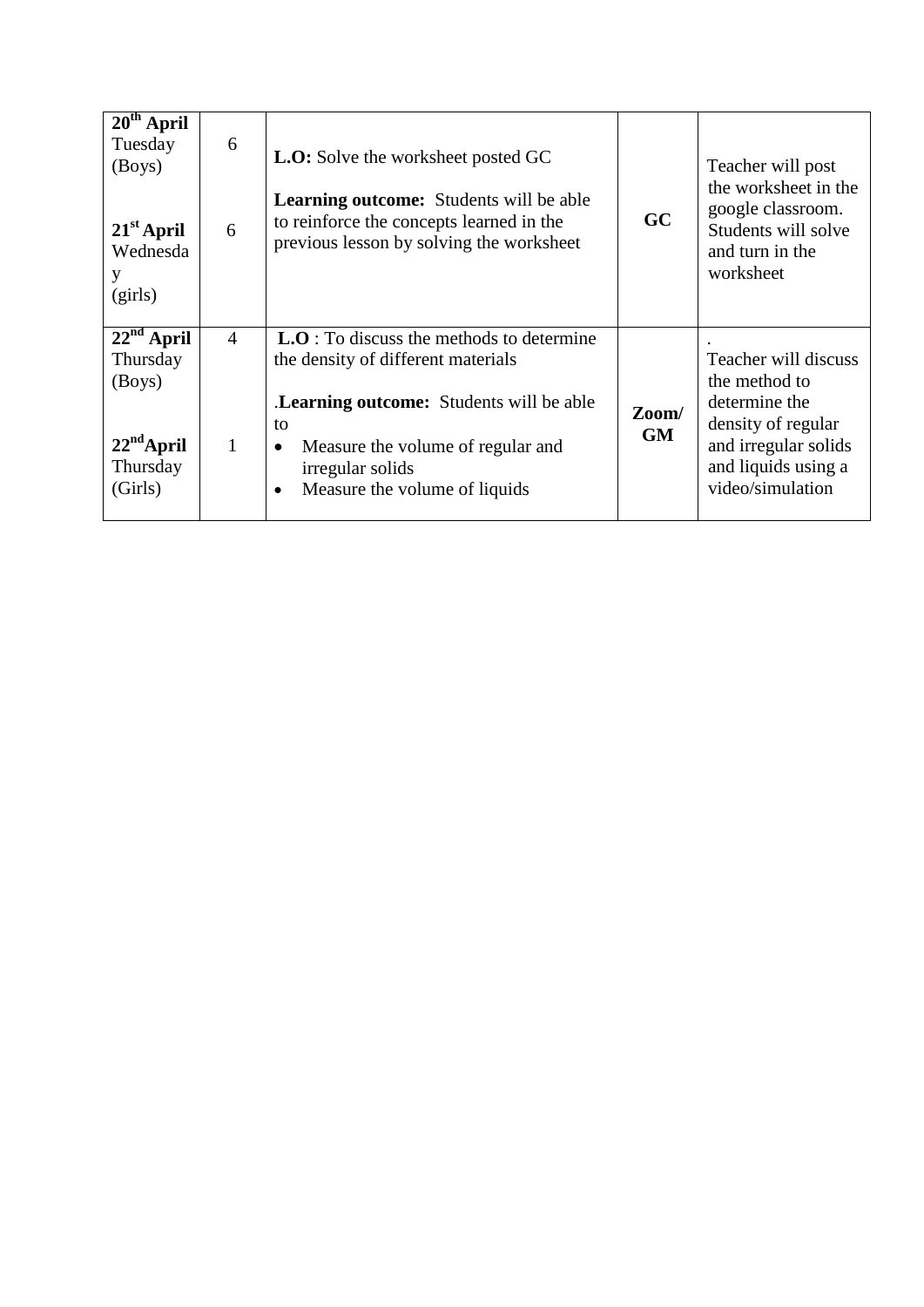### **YEAR 12 A/ B – PHYSICS**

**WEEK 31 (18th April to 22nd April) - 3** lessons for both batches

**Work sent to the students through:** Whatsapp group / Google classroom / Zoom Learning Platform

#### **Topic: 5.22 Stationary waves**

**Resources:** Student text book, worksheet file, interactive power point from Board works and Online animations

| Date &<br><b>Class</b>                                                                     | <b>Lesso</b><br>$\mathbf n$      | <b>Lesson objectives &amp; Learning outcomes</b>                                                                                                                                                                                                                                                                                                                                                                                                                                       | Mode of<br>teaching |                                                                                                                                                                                                                                                  |
|--------------------------------------------------------------------------------------------|----------------------------------|----------------------------------------------------------------------------------------------------------------------------------------------------------------------------------------------------------------------------------------------------------------------------------------------------------------------------------------------------------------------------------------------------------------------------------------------------------------------------------------|---------------------|--------------------------------------------------------------------------------------------------------------------------------------------------------------------------------------------------------------------------------------------------|
| 18 <sup>th</sup> April<br>Sunday<br>$-12B$<br>$20th$ April<br>Tuesday<br>$-12A$            | 6<br>$\overline{4}$              | L.Objective – Explain what is meant by a<br>standing (stationary) wave)<br><b>Learning outcome:</b><br>Explain the formation of stationary waves by<br>two waves of same frequency travelling in<br>opposite directions using graphical methods.<br>• Construct stationary wave diagrams and<br>interpret them.<br>Demonstrate (video/simulation) the formation<br>of stationary waves and discuss the conditions<br>needed for the formation of a stationary wave.                    | Zoom                | Teacher use<br>simulations and<br>video to explain the<br>the formation of<br>stationary waves                                                                                                                                                   |
| 18 <sup>th</sup> April<br>Sunday<br>$-12B$<br>22 <sup>nd</sup> April<br>Thursday<br>$-12A$ | $\tau$<br>$\mathbf{1}$           | L.Objective - Investigate how stationary wave is<br>formed and identify nodes and antinodes.<br><b>Learning outcome:</b><br>Define the terms <i>nodes</i> and <i>antinodes</i> .<br>Identify nodes and antinodes and observe that<br>$\bullet$<br>nodes do not move.<br>Use the equation: separation between adjacent<br>nodes (or antinodes) = $\lambda/2$ .<br>Describe the similarities and differences<br>between progressive and stationary waves.                                | Zoom                | Teacher explains<br>how to construct, on<br>graph paper, the<br>relative positions of<br>the two waves at<br>several stages of<br>overlap, and use the<br>principle of<br>superposition to find<br>the resultant<br>disturbance in each<br>case. |
| $21st$ April<br>Wednesday<br>$-12B$<br>$22nd$ April<br>Thursday<br>$-12A$                  | $\overline{3}$<br>$\overline{2}$ | L.Objective – Describe the formation of<br>stationary waves in stretched strings.<br><b>Learning outcomes-</b><br>Identify different modes of vibration in<br>stretched strings.<br>Use the equation for the speed of transverse<br>waves on a string ( $\mathbf{v} = \sqrt{\mathbf{T}}/\mathbf{\mu}$ )<br>Derive the formula for the fundamental<br>frequency of a stretched string from $\mathbf{v} = \sqrt{\mathbf{T}}/\mathbf{\mu}$<br>https://www.youtube.com/watch?v=-gr7KmTOrx0 | Zoom                | Teacher use<br>simulations and<br>video to explain the<br>the formation of<br>stationary waves in<br>stretched string.                                                                                                                           |

**HOMEWORK:** Complete the exam style questions from worksheet.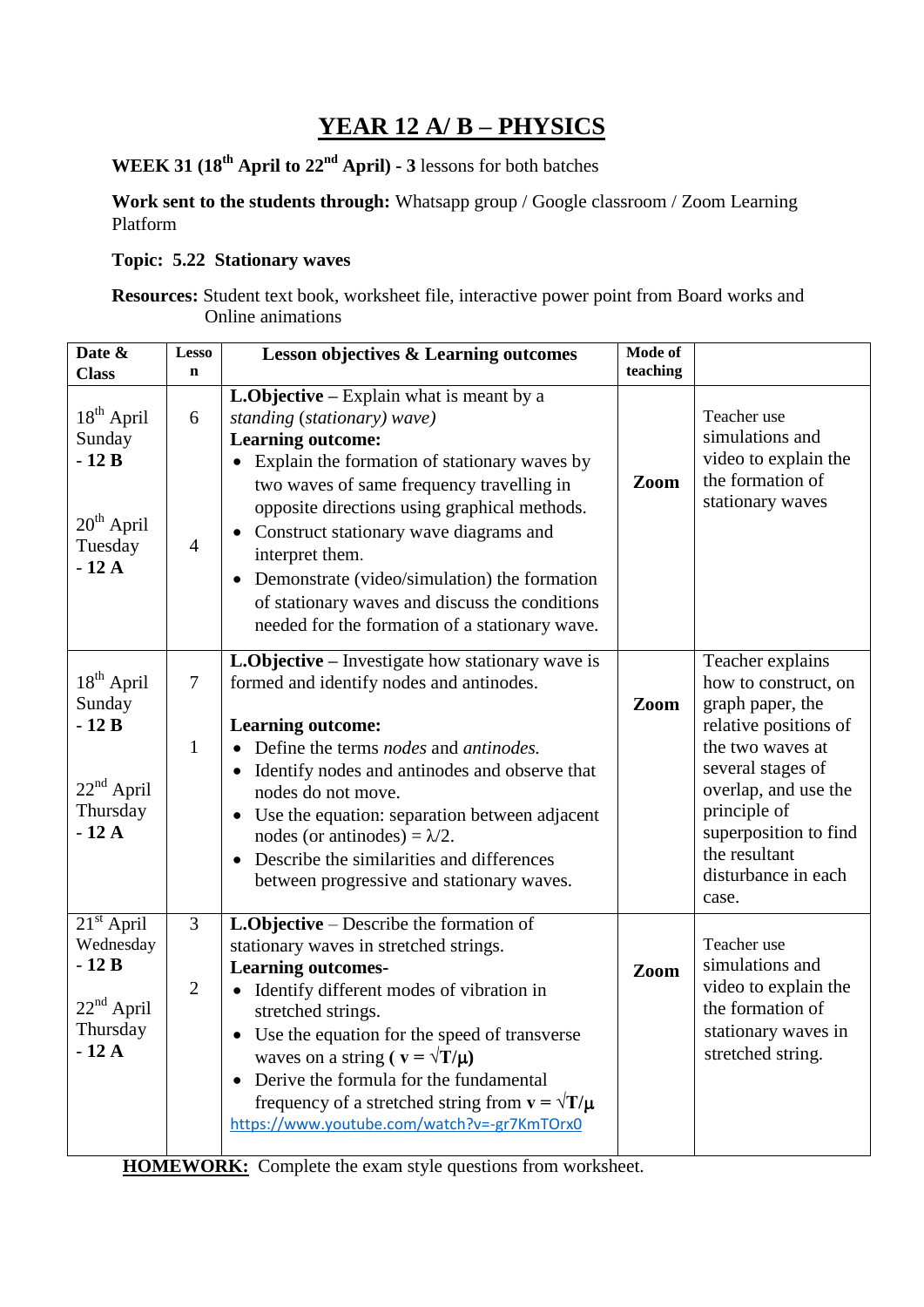# **YEAR 12 A/ B –PHYSICS**

**WEEK 31 (18th April to 22nd April) - (3 lessons)** 

**Work sent to the students through:** Google classroom / Zoom Learning Platform

#### **Topic: Optics**

**Resources:** Student text book, worksheet file, interactive power point from Board works and Online PHET simulations

| <b>Date</b>                           | <b>Class</b> | Lesson         | <b>Lesson objectives &amp; Learning outcomes</b>                                                                                                                                                                                                    | Mode of  |                                                                            |
|---------------------------------------|--------------|----------------|-----------------------------------------------------------------------------------------------------------------------------------------------------------------------------------------------------------------------------------------------------|----------|----------------------------------------------------------------------------|
|                                       |              |                |                                                                                                                                                                                                                                                     | teaching |                                                                            |
| April<br>18 <sup>th</sup><br>Sunday   | 12A          | 8              | <b>Learning objectives:</b><br>understand that lenses focus rays of light and be<br>able to trace the paths of rays through lenses                                                                                                                  | GC       | Teacher uses<br>power point<br>presentation<br>and breakout                |
| April<br>$20^{\text{th}}$<br>Tuesday  | 12B          | 6              | <b>Learning Outcomes:</b><br>Recap the key terms<br>• Focus (focal point)<br>Diverging lens<br>Virtual focus<br>Focal length<br>Find the paths of parallel rays of light through a                                                                  |          | sessions for<br>students to<br>collaborate and<br>attain the<br>objectives |
|                                       |              |                | convex/concave lens-shaped prism.<br>Define focal length for a convex/concave lens.<br>Identify the factors affecting focal length                                                                                                                  |          |                                                                            |
| April<br>19 <sup>th</sup><br>Monday   | 12A          | $\mathbf{1}$   | <b>Learning objectives:</b><br>Trace the paths of rays through lenses to form<br>images<br><b>Learning Outcomes:</b>                                                                                                                                | Zoom     | Teacher uses<br>power point<br>presentation<br>and breakout                |
| April<br>$22^{\text{nd}}$<br>Thursday | 12B          | 3              | Demonstrate and define the three predictable<br>rays for a<br>i) Convex lens.<br>ii) Concave lens<br>Show how these can be used to locate the real<br>and virtual image position for a real object<br>Differentiate between real and virtual images |          | sessions for<br>students to<br>collaborate and<br>attain the<br>objectives |
| April<br>19 <sup>th</sup><br>Monday   | 12A          | $\overline{2}$ | <b>Learning objectives:</b><br>Define object and image distance<br>Use the lens formula to calculate u/v/f                                                                                                                                          | Zoom     | . Teacher uses<br>power point<br>presentation<br>and breakout              |